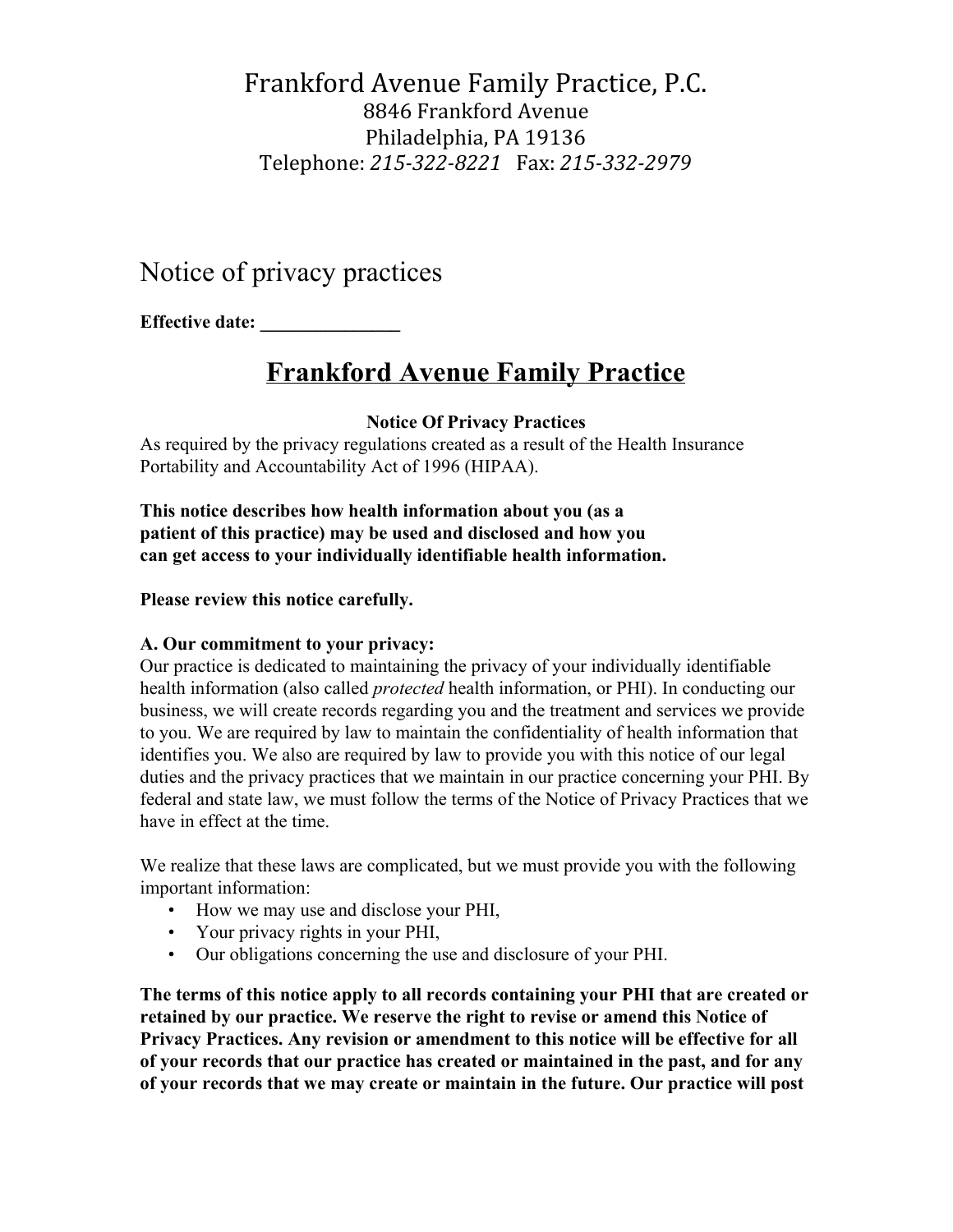**a copy of our current Notice in our offices in a visible location at all times, and you may request a copy of our most current Notice at any time.**

#### **B. If you have questions about this Notice, please contact: [insert name or title, address and telephone number of a person or office to contact for further information]**.

#### **C. We may use and disclose your PHI in the following ways:**

The following categories describe the different ways in which we may use and disclose your PHI.

**1. Treatment**. Our practice may use your PHI to treat you. For example, we may ask you to have laboratory tests (such as blood or urine tests), and we may use the results to help us reach a diagnosis. We might use your PHI in order to write a prescription for you, or we might disclose your PHI to a pharmacy when we order a prescription for you. Many of the people who work for our practice – including, but not limited to, our doctors and nurses – may use or disclose your PHI in order to treat you or to assist others in your treatment. Additionally, we may disclose your PHI to others who may assist in your care, such as your spouse, children or parents. Finally, we may also disclose your PHI to other health care providers for purposes related to your treatment.

**2. Payment**. Our practice may use and disclose your PHI in order to bill and collect payment for the services and items you may receive from us. For example, we may contact your health insurer to certify that you are eligible for benefits (and for what range of benefits), and we may provide your insurer with details regarding your treatment to determine if your insurer will cover, or pay for, your treatment. We also may use and disclose your PHI to obtain payment from third parties that may be responsible for such costs, such as family members. Also, we may use your PHI to bill you directly for services and items. We may disclose your PHI to other health care providers and entities to assist in their billing and collection efforts.

**3. Health care operations**. Our practice may use and disclose your PHI to operate our business. As examples of the ways in which we may use and disclose your information for our operations, our practice may use your PHI to evaluate the quality of care you received from us, or to conduct cost-management and business planning activities for our practice. We may disclose your PHI to other health care providers and entities to assist in their health care operations.

**4. Optional Appointment reminders.**Our practice may use and disclose your PHI to contact you and remind you of an appointment.

**5. Optional Treatment options.** Our practice may use and disclose your PHI to inform you of potential treatment options or alternatives.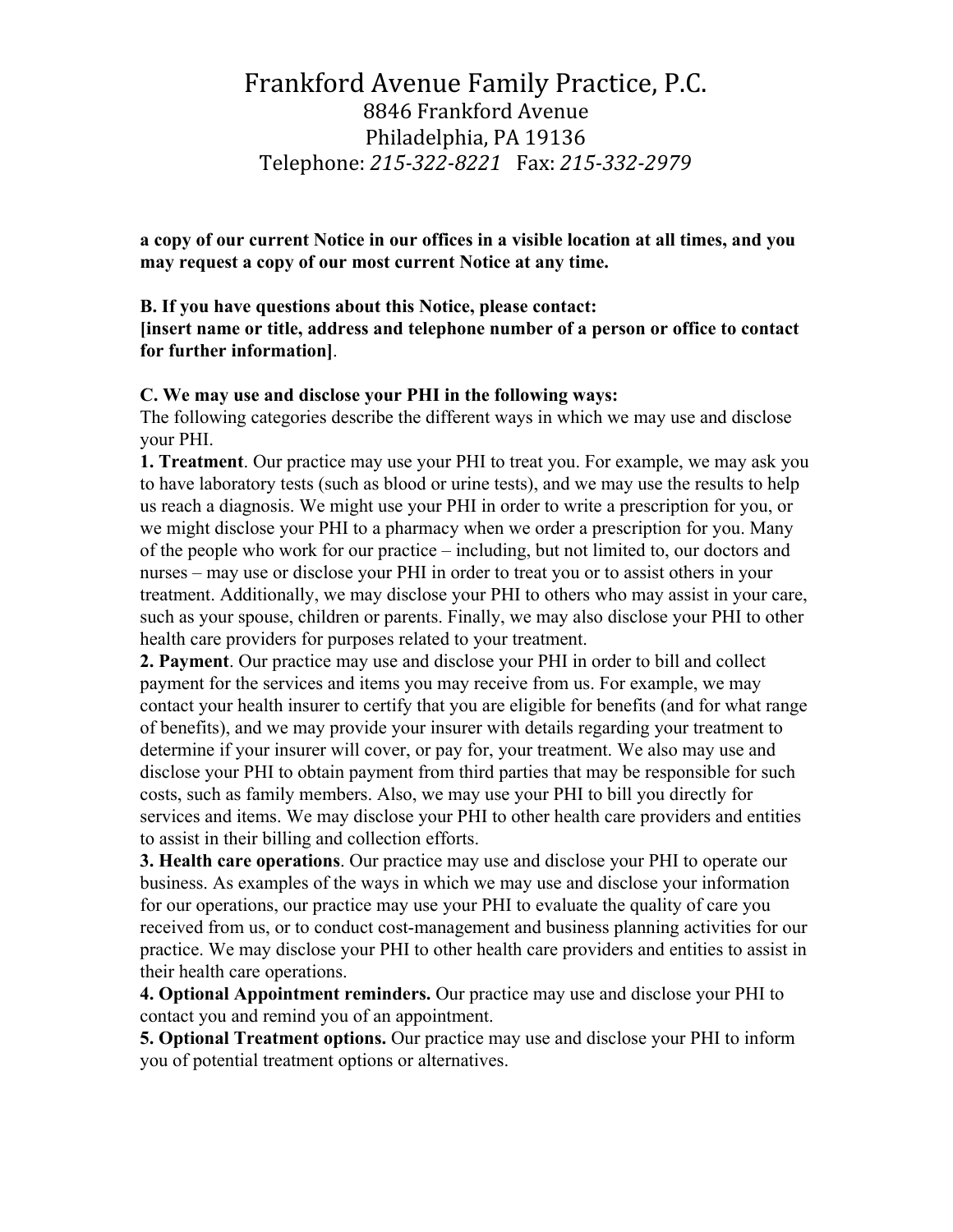**6. Optional Health-related benefits and services.** Our practice may use and disclose your PHI to inform you of health-related benefits or services that may be of interest to you.

**7. Optional Release of information to family/friends.** Our practice may release your PHI to a friend or family member that is involved in your care, or who assists in taking care of you. For example, a parent or guardian may ask that a baby sitter take their child to the pediatrician's office for treatment of a cold. In this example, the baby sitter may have access to this child's medical information.

**8. Disclosures required by law**. Our practice will use and disclose your PHI when we are required to do so by federal, state or local law.

#### **D. Use and disclosure of your PHI in certain special circumstances:**

The following categories describe unique scenarios in which we may use or disclose your identifiable health information:

**1. Public health risks**. Our practice may disclose your PHI to public health authorities that are authorized by law to collect information for the purpose of:

- Maintaining vital records, such as births and deaths,
- Reporting child abuse or neglect,
- Preventing or controlling disease, injury or disability,
- Notifying a person regarding potential exposure to a communicable disease,

• Notifying a person regarding a potential risk for spreading or contracting a disease or condition,

- Reporting reactions to drugs or problems with products or devices,
- Notifying individuals if a product or device they may be using has been recalled,

• Notifying appropriate government agency(ies) and authority(ies) regarding the potential abuse or neglect of an adult patient (including domestic violence); however, we will only disclose this information if the patient agrees or we are required or authorized by law to disclose this information,

• Notifying your employer under limited circumstances related primarily to workplace injury or illness or medical surveillance.

**2. Health oversight activities**. Our practice may disclose your PHI to a health oversight agency for activities authorized by law. Oversight activities can include, for example, investigations, inspections, audits, surveys, licensure and disciplinary actions; civil, administrative and criminal procedures or actions; or other activities necessary for the government to monitor government programs, compliance with civil rights laws and the health care system in general.

**3. Lawsuits and similar proceedings**. Our practice may use and disclose your PHI in response to a court or administrative order, if you are involved in a lawsuit or similar proceeding. We also may disclose your PHI in response to a discovery request, subpoena or other lawful process by another party involved in the dispute, but only if we have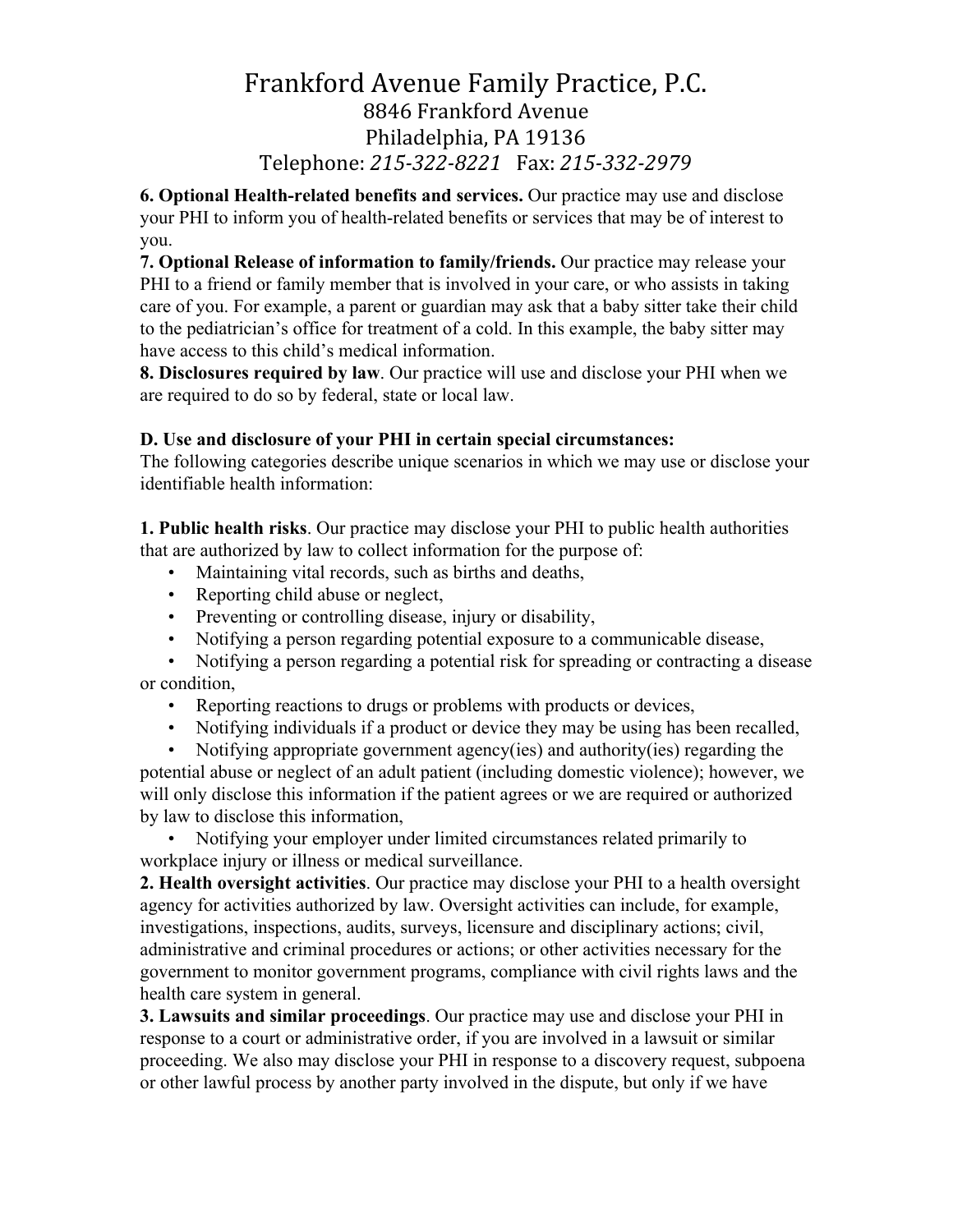made an effort to inform you of the request or to obtain an order protecting the information the party has requested.

**4. Law enforcement**. We may release PHI if asked to do so by a law enforcement official:

• Regarding a crime victim in certain situations, if we are unable to obtain the person's agreement,

- Concerning a death we believe has resulted from criminal conduct,
- Regarding criminal conduct at our offices,
- In response to a warrant, summons, court order, subpoena or similar legal process,
- To identify/locate a suspect, material witness, fugitive or missing person,
- In an emergency, to report a crime (including the location or victim(s) of the

crime, or the description, identity or location of the perpetrator).

**5. Optional Deceased patients.** Our practice may release PHI to a medical examiner or coroner to identify a deceased individual or to identify the cause of death. If necessary, we also may release information in order for funeral directors to perform their jobs.

**6. Optional Organ and tissue donation.** Our practice may release your PHI to organizations that handle organ, eye or tissue procurement or transplantation, including organ donation banks, as necessary to facilitate organ or tissue donation and transplantation if you are an organ donor.

**7. Optional Research.** Our practice may use and disclose your PHI for research purposes in certain limited circumstances. We will obtain your written authorization to use your PHI for research purposes **except** when an Internal Review Board or Privacy Board has determined that the waiver of your authorization satisfies all of the following conditions:

(A) The use or disclosure involves no more than a minimal risk to your privacy based on the following: (i) an adequate plan to protect the identifiers from improper use and disclosure; (ii) an adequate plan to destroy the identifiers at the earliest opportunity consistent with the research (unless there is a health or research justification for retaining the identifiers or such retention is otherwise required by law); and (iii) adequate written assurances that the PHI will not be re-used or disclosed to any other person or entity (except as required by law) for authorized oversight of the research study, or for other research for which the use or disclosure would otherwise be permitted;

(B) The research could not practicably be conducted without the waiver,

(C) The research could not practicably be conducted without access to and use of the PHI.

**8. Serious threats to health or safety**. Our practice may use and disclose your PHI when necessary to reduce or prevent a serious threat to your health and safety or the health and safety of another individual or the public. Under these circumstances, we will only make disclosures to a person or organization able to help prevent the threat.

**9. Military**. Our practice may disclose your PHI if you are a member of U.S. or foreign military forces (including veterans) and if required by the appropriate authorities.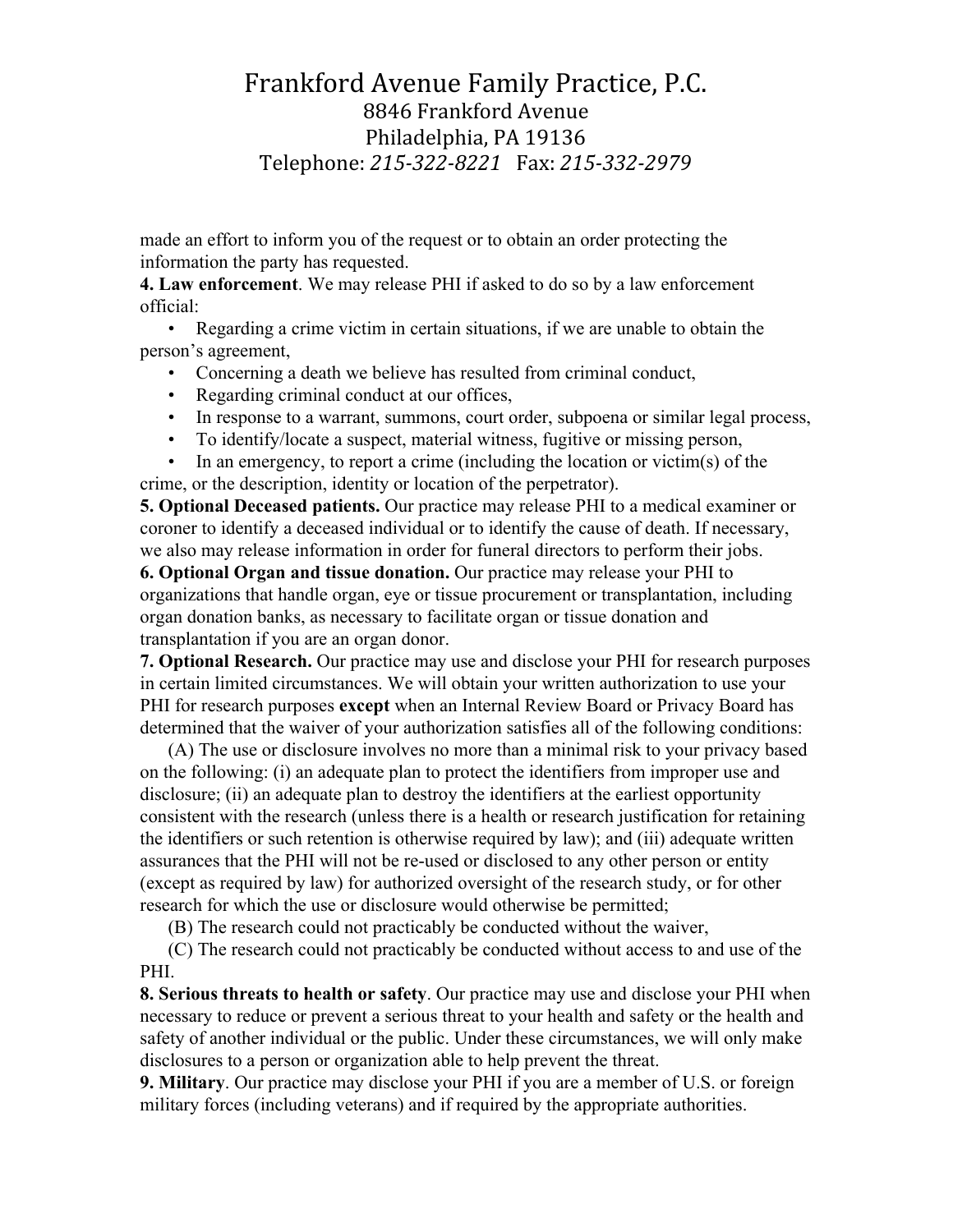**10. National security**. Our practice may disclose your PHI to federal officials for intelligence and national security activities authorized by law. We also may disclose your PHI to federal and national security activities authorized by law. We also may disclose your PHI to federal officials in order to protect the president, other officials or foreign heads of state, or to conduct investigations.

**11. Inmates**. Our practice may disclose your PHI to correctional institutions or law enforcement officials if you are an inmate or under the custody of a law enforcement official. Disclosure for these purposes would be necessary: (a) for the institution to provide health care services to you, (b) for the safety and security of the institution, and/or (c) to protect your health and safety or the health and safety of other individuals. **12. Workers' compensation**. Our practice may release your PHI for workers' compensation and similar programs.

#### **E. Your rights regarding your PHI:**

You have the following rights regarding the PHI that we maintain about you:

**1. Confidential communications**. You have the right to request that our practice communicate with you about your health and related issues in a particular manner or at a certain location. For instance, you may ask that we contact you at home, rather than work. In order to request a type of confidential communication, you must make a written request to **[insert name or title and telephone number of a person or office to contact for further information]**specifying the requested method of contact, or the location where you wish to be contacted. Our practice will accommodate **reasonable**requests. You do not need to give a reason for your request.

**2. Requesting restrictions**. You have the right to request a restriction in our use or disclosure of your PHI for treatment, payment or health care operations. Additionally, you have the right to request that we restrict our disclosure of your PHI to only certain individuals involved in your care or the payment for your care, such as family members and friends. **We arenot required to agree to your request**; however, if we do agree, we are bound by our agreement except when otherwise required by law, in emergencies or when the information is necessary to treat you. In order to request a restriction in our use or disclosure of your PHI, you must make your request in writing to **[insert name or title and telephone number of a person or office to contact for further information]**. Your request must describe in a clear and concise fashion:

- The information you wish restricted,
- Whether you are requesting to limit our practice's use, disclosure or both,
- To whom you want the limits to apply.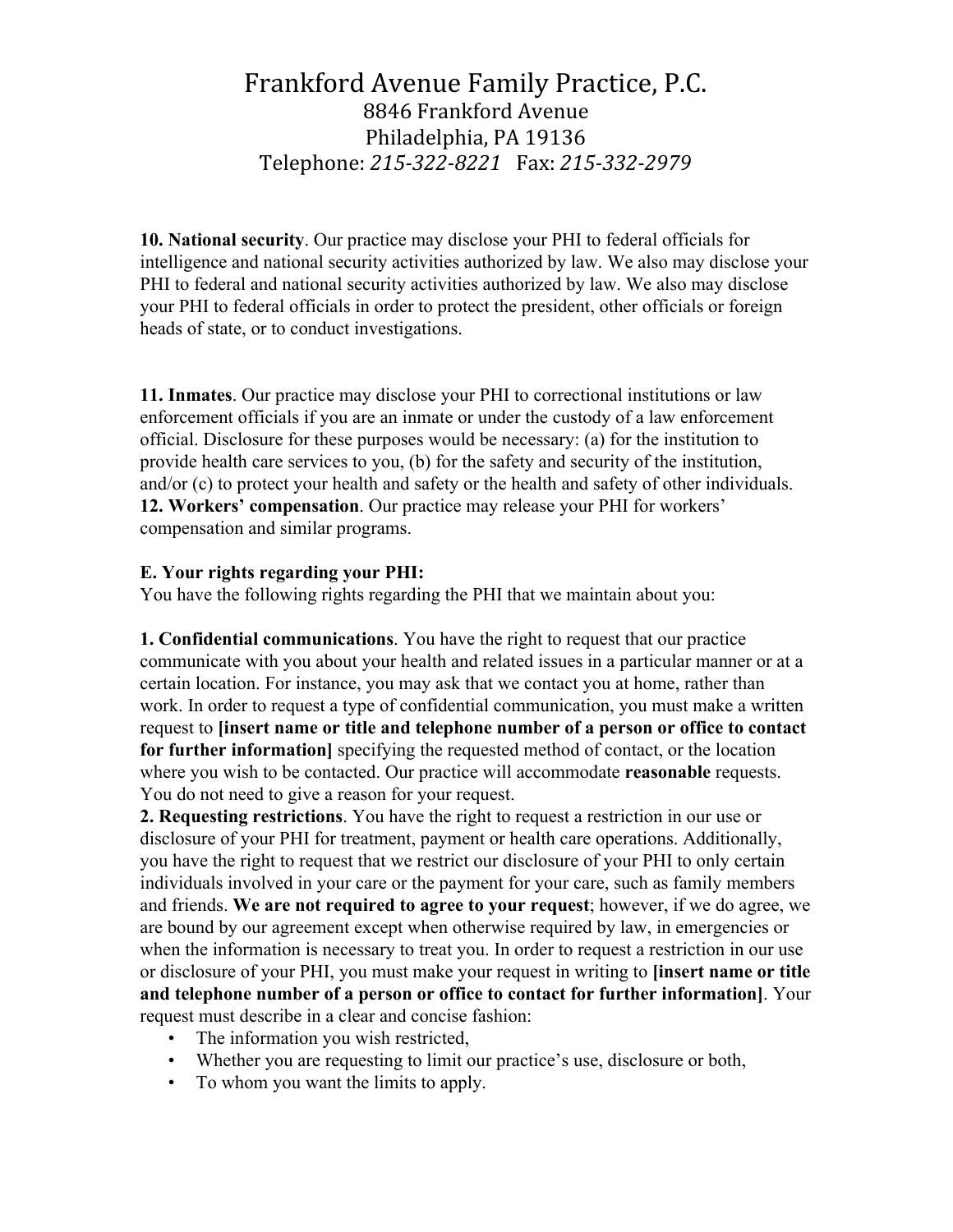**3. Inspection and copies**. You have the right to inspect and obtain a copy of the PHI that may be used to make decisions about you, including patient medical records and billing records, but not including psychotherapy notes. You must submit your request in writing to **[insert name or title and telephone number of a person or office to contact for further information]**in order to inspect and/or obtain a copy of your PHI. Our practice may charge a fee for the costs of copying, mailing, labor and supplies associated with your request. Our practice may deny your request to inspect and/or copy in certain limited circumstances; however, you may request a review of our denial. Another licensed health care professional chosen by us will conduct reviews.

**4. Amendment**. You may ask us to amend your health information if you believe it is incorrect or incomplete, and you may request an amendment for as long as the information is kept by or for our practice. To request an amendment, your request must be made in writing and submitted to **[insert name or title and telephone number of a person or office to contact for further information]**. You must provide us with a reason that supports your request for amendment. Our practice will deny your request if you fail to submit your request (and the reason supporting your request) in writing. Also, we may deny your request if you ask us to amend information that is in our opinion: (a) accurate and complete; (b) not part of the PHI kept by or for the practice; (c) not part of the PHI which you would be permitted to inspect and copy; or (d) not created by our practice, unless the individual or entity that created the information is not available to amend the information.

**5. Accounting of disclosures**. All of our patients have the right to request an "accounting of disclosures." An "accounting of disclosures" is a list of certain non-routine disclosures our practice has made of your PHI for purposes not related to treatment, payment or operations. Use of your PHI as part of the routine patient care in our practice is not required to be documented – for example, the doctor sharing information with the nurse; or the billing department using your information to file your insurance claim. In order to obtain an accounting of disclosures, you must submit your request in writing to **[insert name or title, and telephone number of a person or office to contact for further information**]. All requests for an "accounting of disclosures" must state a time period, which may not be longer than six (6) years from the date of disclosure and may not include dates before April 14, 2003. The first list you request within a 12-month period is free of charge, but our practice may charge you for additional lists within the same 12-month period. Our practice will notify you of the costs involved with additional requests, and you may withdraw your request before you incur any costs.

**6. Right to a paper copy of this notice**. You are entitled to receive a paper copy of our notice of privacy practices. You may ask us to give you a copy of this notice at any time. To obtain a paper copy of this notice, contact **[insert name or title and telephone number of a person or office to contact for further information]**.